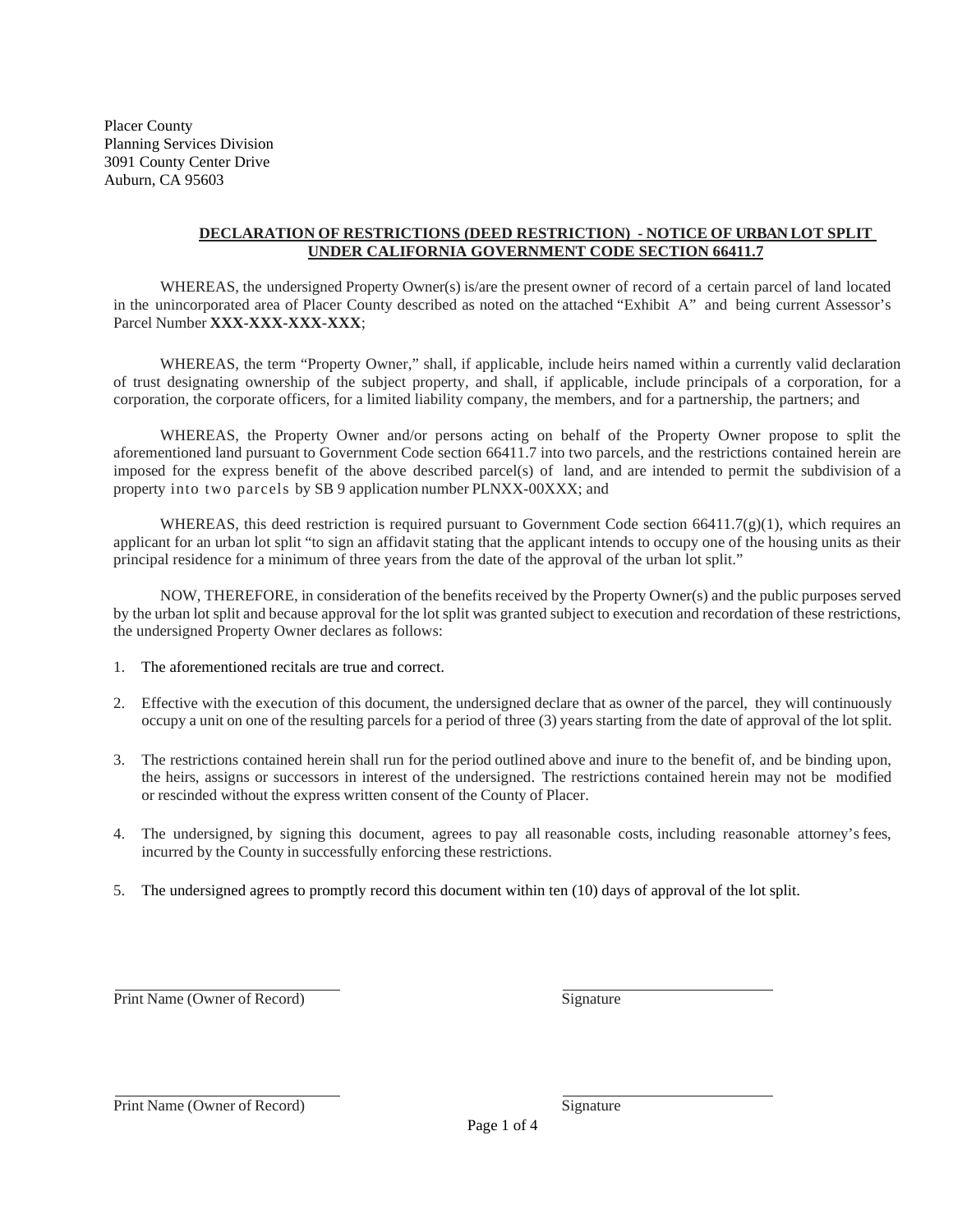| <b>ACKNOWLEDGMENT</b>                                                                                                                                                                                                                                                                                                                                                                                                                                           |
|-----------------------------------------------------------------------------------------------------------------------------------------------------------------------------------------------------------------------------------------------------------------------------------------------------------------------------------------------------------------------------------------------------------------------------------------------------------------|
|                                                                                                                                                                                                                                                                                                                                                                                                                                                                 |
| <b>State of California</b><br>County of Placer                                                                                                                                                                                                                                                                                                                                                                                                                  |
| personally appeared <b>[Declarant name]</b> , who proved to me on the basis of<br>satisfactory evidence to be the person(s) whose name(s) is/are subscribed to<br>the within instrument and acknowledged to me that he/she/they executed the<br>same in his/her/their authorized capacity (ies), and that by his/her/their signature(s)<br>on the instrument the person(s), or the entity upon behalf of which the person(s)<br>acted, executed the instrument. |
| I certify under PENALTY OF PERJURY under the laws of the State of California<br>that the foregoing paragraph is true and correct.                                                                                                                                                                                                                                                                                                                               |
| WITNESS my hand and official seal.                                                                                                                                                                                                                                                                                                                                                                                                                              |
| (Seal)                                                                                                                                                                                                                                                                                                                                                                                                                                                          |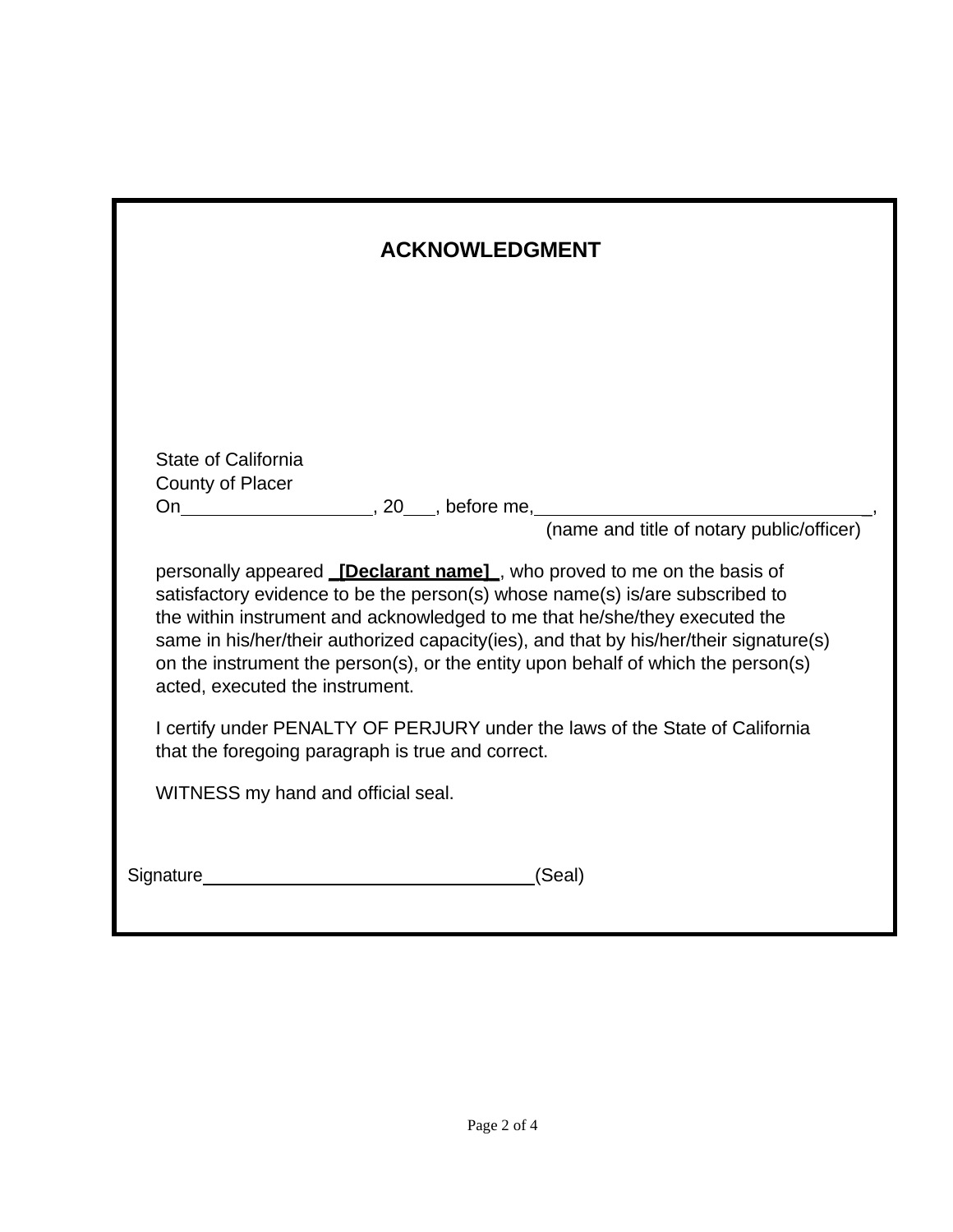| <b>ACKNOWLEDGMENT</b>                                                                                                                                                                                                                                                                                                                                                                                                                                           |
|-----------------------------------------------------------------------------------------------------------------------------------------------------------------------------------------------------------------------------------------------------------------------------------------------------------------------------------------------------------------------------------------------------------------------------------------------------------------|
|                                                                                                                                                                                                                                                                                                                                                                                                                                                                 |
|                                                                                                                                                                                                                                                                                                                                                                                                                                                                 |
| <b>State of California</b><br>County of Placer                                                                                                                                                                                                                                                                                                                                                                                                                  |
| personally appeared <i>[Declarant name]</i> , who proved to me on the basis of<br>satisfactory evidence to be the person(s) whose name(s) is/are subscribed to<br>the within instrument and acknowledged to me that he/she/they executed the<br>same in his/her/their authorized capacity (ies), and that by his/her/their signature(s)<br>on the instrument the person(s), or the entity upon behalf of which the person(s)<br>acted, executed the instrument. |
| I certify under PENALTY OF PERJURY under the laws of the State of California<br>that the foregoing paragraph is true and correct.                                                                                                                                                                                                                                                                                                                               |
| WITNESS my hand and official seal.                                                                                                                                                                                                                                                                                                                                                                                                                              |
| Signature <b>Signature Signature</b><br>(Seal)                                                                                                                                                                                                                                                                                                                                                                                                                  |